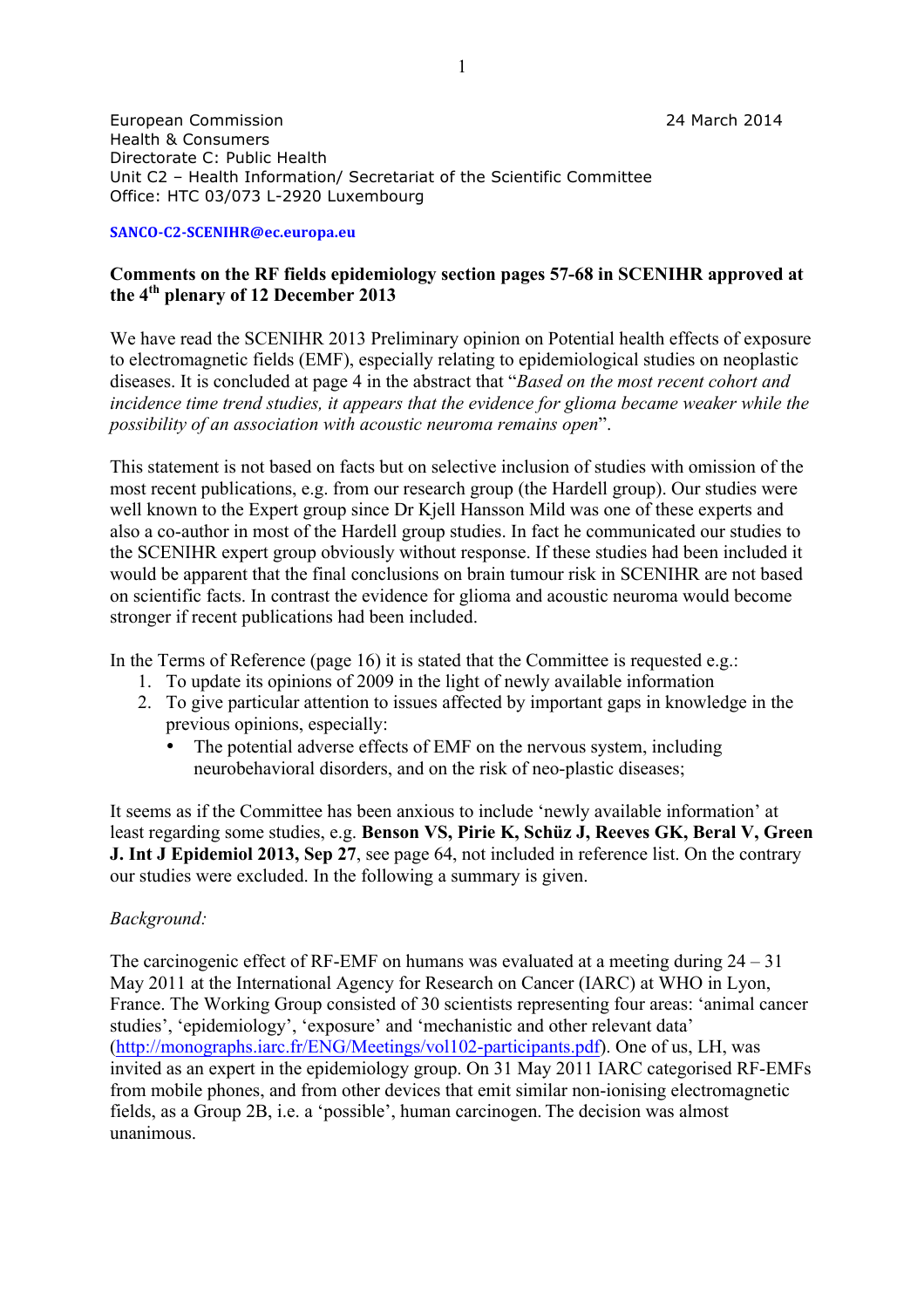The IARC decision on mobile phones was based mainly on two sets of case-control human studies on brain tumour risk; our studies from Sweden (the Hardell group) and the IARC Interphone study. Both provided complementary and supportive results on positive associations between two types of brain tumours; glioma and acoustic neuroma, and exposure to RF-EMF from mobile phones. No consistent evidence was found for meningioma, a benign type of brain tumour. After the IARC meeting we have published further studies with new data, both overview of studies with meta-analysis (number 1 below) and our case-control study including brain tumour cases diagnosed during 2007-2009 (number 2-4 below). Furthermore we applied the Hill viewpoints on the risk for brain tumours associated with use of mobile and cordless phones (number 5 below). These criteria were developed in the 1960's during the height of the tobacco and lung cancer controversy.

*Recent studies from the Hardell group not included in SCENIHR 2013:*

**1. Hardell L, Carlberg M, Hansson Mild K. Use of mobile phones and cordless phones is associated with increased risk for glioma and acoustic neuroma.** *Pathophysiology* **2013;20:85-110. Epub 2012 Dec 21.**

# **Abstract**

The International Agency for Research on Cancer (IARC) at WHO evaluation of the carcinogenic effect of RF-EMF on humans took place during a 24-31 May 2011 meeting at Lyon in France. The Working Group consisted of 30 scientists and categorised the radiofrequency electromagnetic fields from mobile phones, and from other devices that emit similar non-ionising electromagnetic fields (RF-EMF), as Group 2B, i.e., a 'possible', human carcinogen. The decision on mobile phones was based mainly on the Hardell group of studies from Sweden and the IARC Interphone study. We give an overview of current epidemiological evidence for an increased risk for brain tumours including a meta-analysis of the Hardell group and Interphone results for mobile phone use. Results for cordless phones are lacking in Interphone. *The meta-analysis gave for glioma in the most exposed part of the brain, the temporal lobe, odds ratio (OR)=1.71, 95% confidence interval (CI)=1.04-2.81 in the ≥10 years (>10 years in the Hardell group) latency group. Ipsilateral mobile phone use ≥1640h in total gave OR=2.29, 95% CI=1.56-3.37. The results for meningioma were OR=1.25, 95% CI=0.31-4.98 and OR=1.35, 95% CI=0.81-2.23, respectively. Regarding acoustic neuroma ipsilateral mobile phone use in the latency group ≥10 years gave OR=1.81, 95% CI=0.73-4.45. For ipsilateral cumulative use ≥1640h OR=2.55, 95% CI=1.50-4.40 was obtained.* Also use of cordless phones increased the risk for glioma and acoustic neuroma in the Hardell group studies. Survival of patients with glioma was analysed in the Hardell group studies yielding in the >10 years latency period hazard ratio (HR)=1.2, 95% CI=1.002-1.5 for use of wireless phones. This increased HR was based on results for astrocytoma WHO grade IV (glioblastoma multiforme). Decreased HR was found for low-grade astrocytoma, WHO grades I-II, which might be caused by RF-EMF exposure leading to tumour-associated symptoms and earlier detection and surgery with better prognosis. *Some studies show increasing incidence of brain tumours whereas other studies do not. It is concluded that one should be careful using incidence data to dismiss results in analytical epidemiology.* The IARC carcinogenic classification does not seem to have had any significant impact on governments' perceptions of their responsibilities to protect public health from this widespread source of radiation.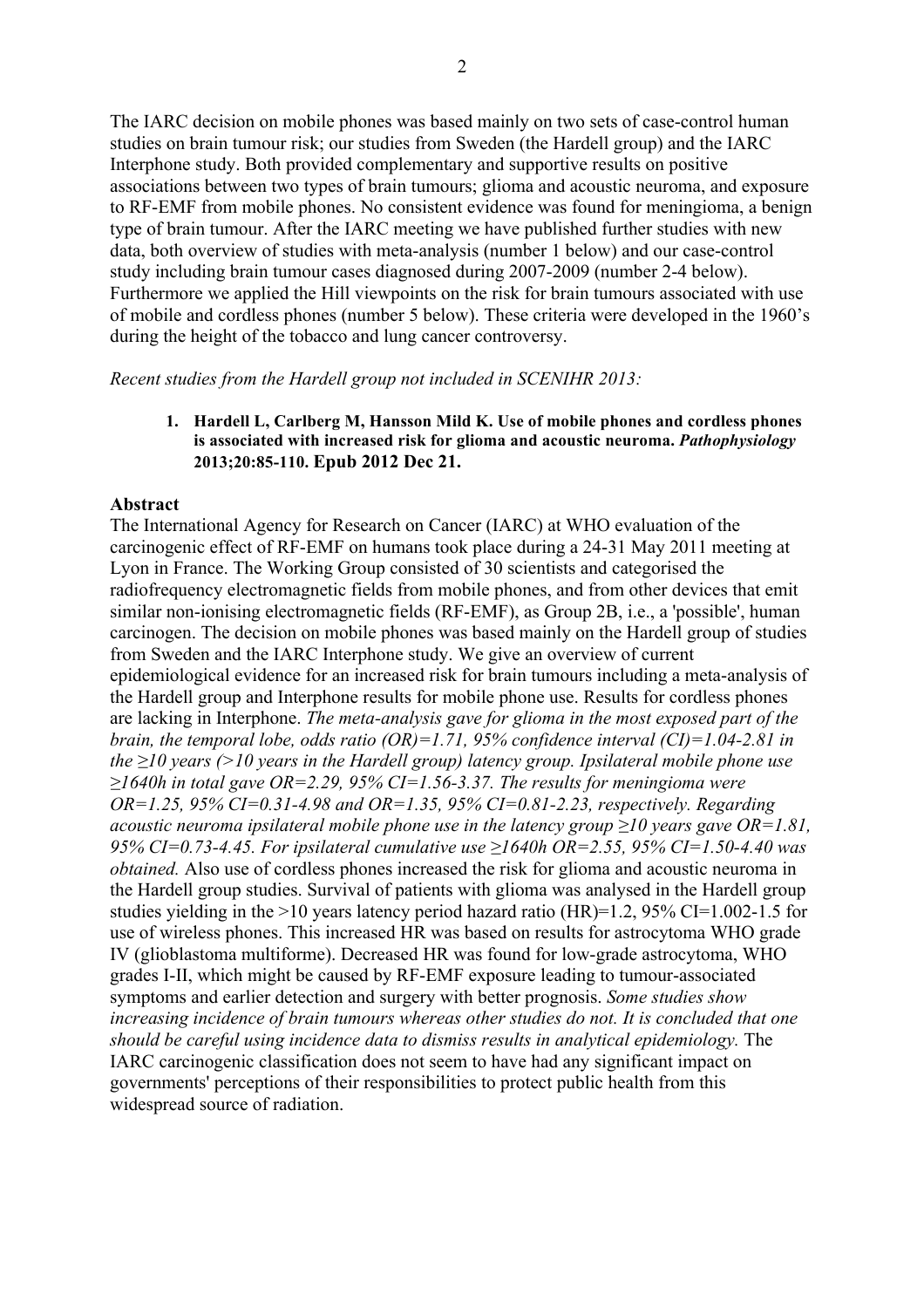**2. Carlberg M, Söderqvist F, Hansson Mild K, Hardell L. Meningioma patients diagnosed 2007-2009 and the association with use of mobile and cordless phones,** *Environ. Health* **2013;12:60, doi:10.1186/1476-069X-12-60. Epub Jul 19, 2013**

#### **Abstract**

**BACKGROUND:** To study the association between use of wireless phones and meningioma. **METHODS:** We performed a case--control study on brain tumour cases of both genders aged 18--75 years and diagnosed during 2007--2009. One population-based control matched on gender and age was used to each case. Here we report on meningioma cases including all available controls. Exposures were assessed by a questionnaire. Unconditional logistic regression analysis was performed.

**RESULTS:** In total 709 meningioma cases and 1,368 control subjects answered the questionnaire. *Mobile phone use in total produced odds ratio (OR) = 1.0, 95% confidence interval (CI) = 0.7-1.4 and cordless phone use gave OR = 1.1, 95% CI = 0.8-1.5.* The risk increased statistically significant per 100 h of cumulative use and highest OR was found in the fourth quartile (>2,376 hours) of cumulative use for all studied phone types. There was no statistically significant increased risk for ipsilateral mobile or cordless phone use, for meningioma in the temporal lobe or per year of latency. Tumour volume was not related to latency or cumulative use in hours of wireless phones.

**CONCLUSIONS:** *No conclusive evidence of an association between use of mobile and cordless phones and meningioma was found*. An indication of increased risk was seen in the group with highest cumulative use but was not supported by statistically significant increasing risk with latency. Results for even longer latency periods of wireless phone use than in this study are desirable.

**3. Hardell L. Carlberg M, Söderqvist F, Hansson Mild K. Pooled analysis of case-control studies on acoustic neuroma diagnosed 1997-2003 and 2007-2009 and use of mobile and cordless phones***. Int J Oncol.* **2013;43:1036-1044. Epub 2013 Jul 22.**

## **Abstract**

We previously conducted a case-control study of acoustic neuroma. Subjects of both genders aged 20-80 years, diagnosed during 1997-2003 in parts of Sweden, were included, and the results were published. We have since made a further study for the time period 2007-2009 including both men and women aged 18-75 years selected from throughout the country. These new results for acoustic neuroma have not been published to date. Similar methods were used for both study periods. In each, one population-based control, matched on gender and age (within five years), was identified from the Swedish Population Registry. Exposures were assessed by a self-administered questionnaire supplemented by a phone interview. Since the number of acoustic neuroma cases in the new study was low we now present pooled results from both study periods based on 316 participating cases and 3,530 controls. Unconditional logistic regression analysis was performed, adjusting for age, gender, year of diagnosis and socio-economic index (SEI). Use of mobile phones of the analogue type gave odds ratio (OR)  $= 2.9, 95\%$  confidence interval (CI) = 2.0-4.3, increasing with >20 years latency (time since first exposure) to  $OR = 7.7$ , 95% CI = 2.8-21. Digital 2G mobile phone use gave  $OR = 1.5$ , 95% CI = 1.1-2.1, increasing with latency >15 years to an OR = 1.8, 95% CI = 0.8-4.2. The results for cordless phone use were  $OR = 1.5$ , 95% CI = 1.1-2.1, and, for latency of >20 years,  $OR = 6.5$ , 95%  $CI = 1.7$ -26. Digital type wireless phones (2G and 3G mobile phones and cordless phones) gave OR = 1.5, 95% CI = 1.1-2.0 increasing to OR = 8.1, 95% CI = 2.0-32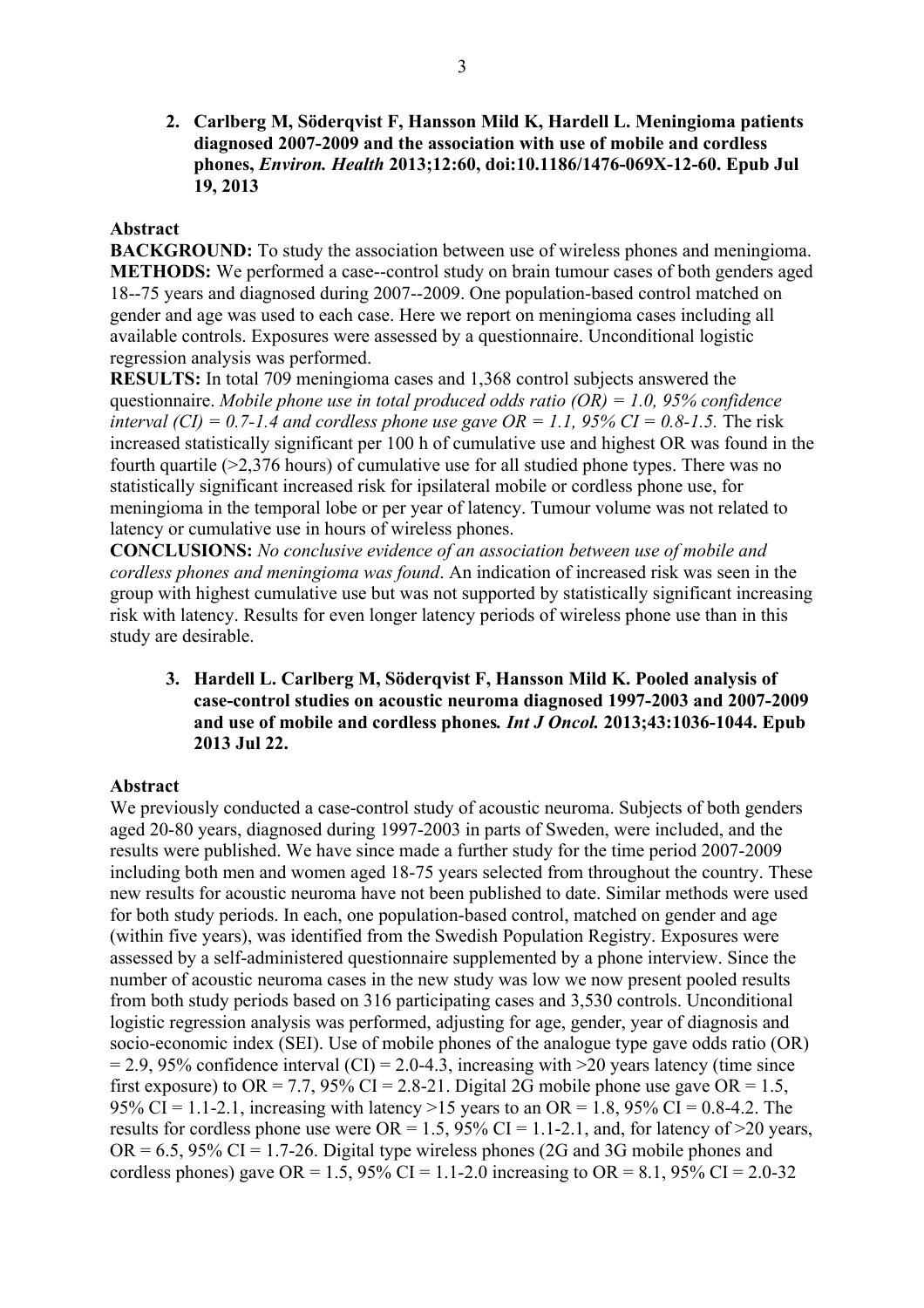with latency >20 years. *For total wireless phone use, the highest risk was calculated for the longest latency time >20 years: OR = 4.4, 95% CI = 2.2-9.0.* Several of the calculations in the long latency category were based on low numbers of exposed cases. Ipsilateral use resulted in a higher risk than contralateral for both mobile and cordless phones. OR increased per 100 h cumulative use and per year of latency for mobile phones and cordless phones, though the increase was not statistically significant for cordless phones. *The percentage tumour volume increased per year of latency and per 100 h of cumulative use, statistically significant for analogue phones. This study confirmed previous results demonstrating an association between mobile and cordless phone use and acoustic neuroma.*

## **4. Hardell L, Carlberg M, Söderqvist F, Hansson Mild K. Case-control study of the association between malignant brain tumors diagnosed 2007-2009 and mobile and cordless phone use.** *Int J Oncol.* **2013;43:1833-1845. Epub 2013 Sep 24**

#### **Abstract**

Previous studies have shown a consistent association between long-term use of mobile and cordless phones and glioma and acoustic neuroma, but not for meningioma. When used these phones emit radiofrequency electromagnetic fields (RF-EMFs) and the brain is the main target organ for the handheld phone. The International Agency for Research on Cancer (IARC) classified in May, 2011 RF-EMF as a group 2B, i.e. a 'possible' human carcinogen. The aim of this study was to further explore the relationship between especially long-term (>10 years) use of wireless phones and the development of malignant brain tumours. We conducted a new case-control study of brain tumour cases of both genders aged 18-75 years and diagnosed during 2007-2009. One population-based control matched on gender and age (within 5 years) was used to each case. Here, we report on malignant cases including all available controls. Exposures on e.g. use of mobile phones and cordless phones were assessed by a self-administered questionnaire. Unconditional logistic regression analysis was performed, adjusting for age, gender, year of diagnosis and socio-economic index using the whole control sample. Of the cases with a malignant brain tumour, 87% (n=593) participated, and 85% (n=1,368) of controls in the whole study answered the questionnaire. *The odds ratio (OR) for mobile phone use of the analogue type was 1.8, 95% confidence interval (CI)=1.04-3.3, increasing with >25 years of latency (time since first exposure) to an OR=3.3, 95% CI=1.6-6.9. Digital 2G mobile phone use rendered an OR=1.6, 95% CI=0.996-2.7, increasing with latency >15-20 years to an OR=2.1, 95% CI=1.2-3.6. The results for cordless phone use were OR=1.7, 95% CI=1.1-2.9, and, for latency of 15-20 years, the OR=2.1, 95% CI=1.2-3.8. Few participants had used a cordless phone for >20-25 years.* Digital type of wireless phones (2G and 3G mobile phones, cordless phones) gave increased risk with latency >1-5 years, then a lower risk in the following latency groups, but again increasing risk with latency >15-20 years. Ipsilateral use resulted in a higher risk than contralateral mobile and cordless phone use. Higher ORs were calculated for tumours in the temporal and overlapping lobes. Using the meningioma cases in the same study as reference entity gave somewhat higher ORs indicating that the results were unlikely to be explained by recall or observational bias. This study confirmed previous results of an association between mobile and cordless phone use and malignant brain tumours. These findings provide support for the hypothesis that RF-EMFs play a role both in the initiation and promotion stages of carcinogenesis.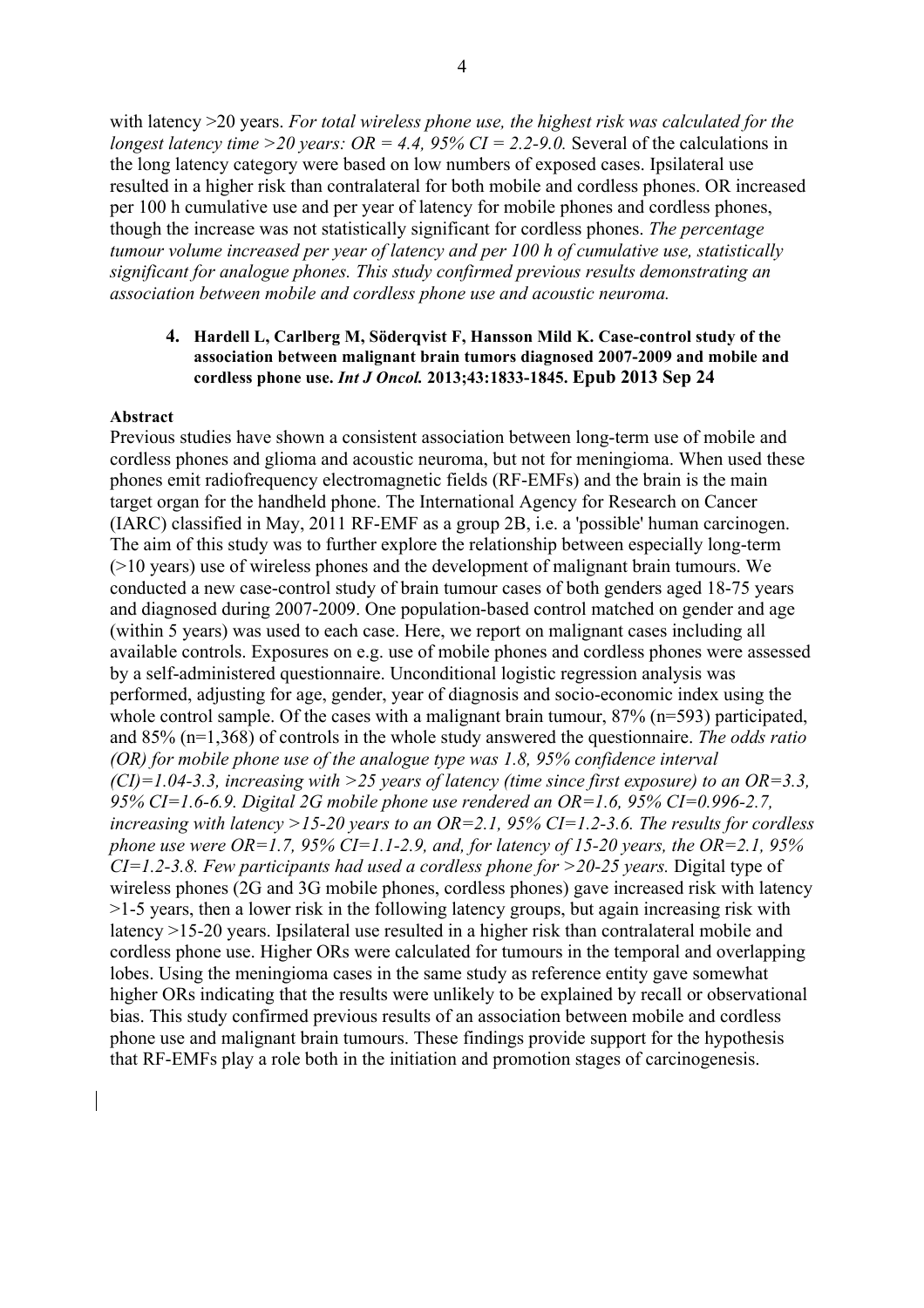### **5. Hardell L, Carlberg M. Using the Hill viewpoints from 1965 for evaluating strengths of evidence of the risk for brain tumors associated with use of mobile and cordless phones.** *Rev Environ Health* **2013;38:97-106. doi: 10.1515/reveh-2013-0006.**

# **Abstract**

**BACKGROUND:** Wireless phones, i.e., mobile phones and cordless phones, emit radiofrequency electromagnetic fields (RF-EMF) when used. An increased risk of brain tumors is a major concern. The International Agency for Research on Cancer (IARC) at the World Health Organization (WHO) evaluated the carcinogenic effect to humans from RF-EMF in May 2011. It was concluded that RF-EMF is a group 2B, i.e., a "possible", human carcinogen. Bradford Hill gave a presidential address at the British Royal Society of Medicine in 1965 on the association or causation that provides a helpful framework for evaluation of the brain tumor risk from RF-EMF.

**METHODS:** All nine issues on causation according to Hill were evaluated. Regarding wireless phones, only studies with long-term use were included. In addition, laboratory studies and data on the incidence of brain tumors were considered.

**RESULTS:** *The criteria on strength, consistency, specificity, temporality, and biologic gradient for evidence of increased risk for glioma and acoustic neuroma were fulfilled. Additional evidence came from plausibility and analogy based on laboratory studies. Regarding coherence, several studies show increasing incidence of brain tumors, especially in the most exposed area. Support for the experiment came from antioxidants that can alleviate the generation of reactive oxygen species involved in biologic effects, although a direct mechanism for brain tumor carcinogenesis has not been shown. In addition, the finding of no increased risk for brain tumors in subjects using the mobile phone only in a car with an external antenna is supportive evidence. Hill did not consider all the needed nine viewpoints to be essential requirements.*

**CONCLUSION:** Based on the Hill criteria*, glioma and acoustic neuroma should be considered to be caused by RF-EMF emissions from wireless phones and regarded as carcinogenic to humans,* classifying it as group 1 according to the IARC classification. Current guidelines for exposure need to be urgently revised.

## *Summary:*

During 2013 our research group has published results from further studies on brain tumour risk associated with use of mobile and/or cordless desktop phones. We published data on tumour risk for use of these devices during 20 years or more. Clearly we find again an increased risk for malignant brain tumours including the most common type glioma ('brain cancer'). We find also increased risk of acoustic neuroma, a benign tumour of the hearing nerve (number VIII). These tumours usually lead to hearing problems (deafness), tinnitus and dizziness although rarely lethal. Still we find no clear increased risk for meningioma, even after 20 years use of the mobile phone.

Especially worrying is that we find highest risk for glioma and acoustic neuroma in subjects who started use of the wireless phone before the age of 20 years. We have also found that the prognosis of glioma (astrocytoma grade IV) is worse the longer time one has used the wireless phone. That means that long-term use shortens the survival.

Further research has thus strengthened the evidence in support of an increased risk of malignant brain tumours and acoustic neuroma associated with use of mobile phones. Based on the latest findings and using the so called Hill viewpoints from the 1960's exposure to RF-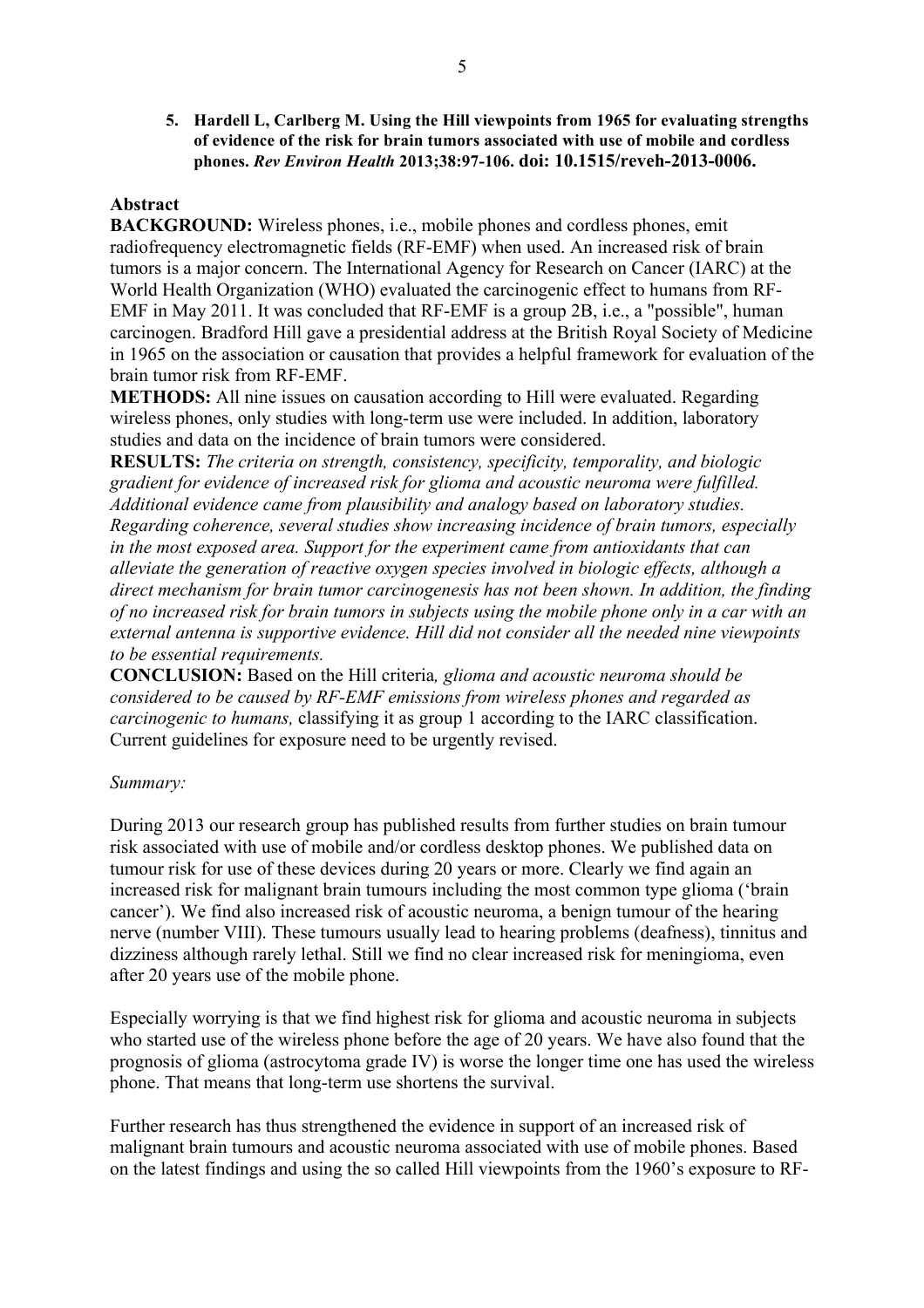EMF from mobile phones may now be classified as a human cancer causing agent, Group 1, according to the definitions used by IARC.

It is unfortunate that SCENIHR has disregarded these findings and instead relies heavily on the much criticised Danish cohort study on mobile phone users with poor exposure data. We have discussed the many shortcomings in that study, see **Söderqvist F, Carlberg M, Hardell L. Review of four publications on the Danish cohort study on mobile phone subscribers and risk of brain tumors.** *Reviews Environmental Health***. 2012; 27: 51-58.** SCENIHR lacks reference to our publication and accordingly also critical comments on the Danish cohort study. The same lack of critical review applies to the study by Benson et al, included in SCENIHR, but without acknowledge of the limitations in that study.

The CEFALO study on brain tumour risk in children is included in SCENIHR, however without a critical review of the study. For example use of cordless phones was assessed only during the 3 first years of use, a most peculiar definition. Our review of that study is omitted from SCENIHR, see **Söderqvist F, Carlberg M, Hansson Mild K, Hardell L. Childhood brain tumour risk and its association with wireless phones: a commentary.**  *Environmental Health***. 2011; 10: 106.**

In addition to the Danish cohort study and the UK study by Benson et al SCENIHR relies heavily on time trend analyses. However the conclusion by IARC in the 2011 evaluation was that: "*Time-trend analyses did not show an increased rate of brain tumours after the increase in mobile phone use. However, these studies have substantial limitations because most of the analyses examined trends until the early 2000s only. Such analyses are uninformative if excess risk only manifests more than a decade after phone use begins, or if phone use only affects a small proportion of cases—eg, the most heavily exposed, or a subset of brain tumours*." See **Baan R, Grosse Y, Lauby-Secretan B,** *et al***. Carcinogenicity of radiofrequency electromagnetic fields.** *Lancet Oncology.* **2011; 12: 624-626.**

In our publication number 4 above, we presented restricted cubic spline plot of the relationship between latency of wireless phone use and malignant brain tumours, see figure below. The solid line indicates the OR estimate and the broken lines represent the 95% CI. Adjustment was made for age at diagnosis, gender, SEI-code and year of diagnosis. Obviously the latency is 20+ years for malignant brain tumours according to these results. Thus, it confirms the conclusion by IARC on incidence data that "*Such analyses are uninformative if excess risk only manifests more than a decade after phone use begins";* in fact it may even be two decades based on our data. Our results are also in agreement with de Vocht et al "*According to these ecological results the latency period is at least 11-12 years, but probably more than 20 years."* See **de Vocht F, Hannam K, Buchan I. Environmental risk factors for cancers of the brain and nervous system: the use of ecological data to generate hypotheses.** *Occup Environ Med* **2013; 70: 349-356**.

*In summary, the preliminary SCENIHR conclusion that glioma risk is weaker now is not scientifically justified.* The only way that conclusion could be reached by SCENIHR is to exclude critical studies that present evidence to the contrary, i.e. studies that report the risk of glioma (and acoustic neuroma) is stronger now than in 2009. Including our studies would give different conclusions supported by critical review of the limitations in cohort studies and incidence data. The Preliminary Opinion should be sent back to the Committee for new evaluation of the scientific data, and should integrate the results of these published data.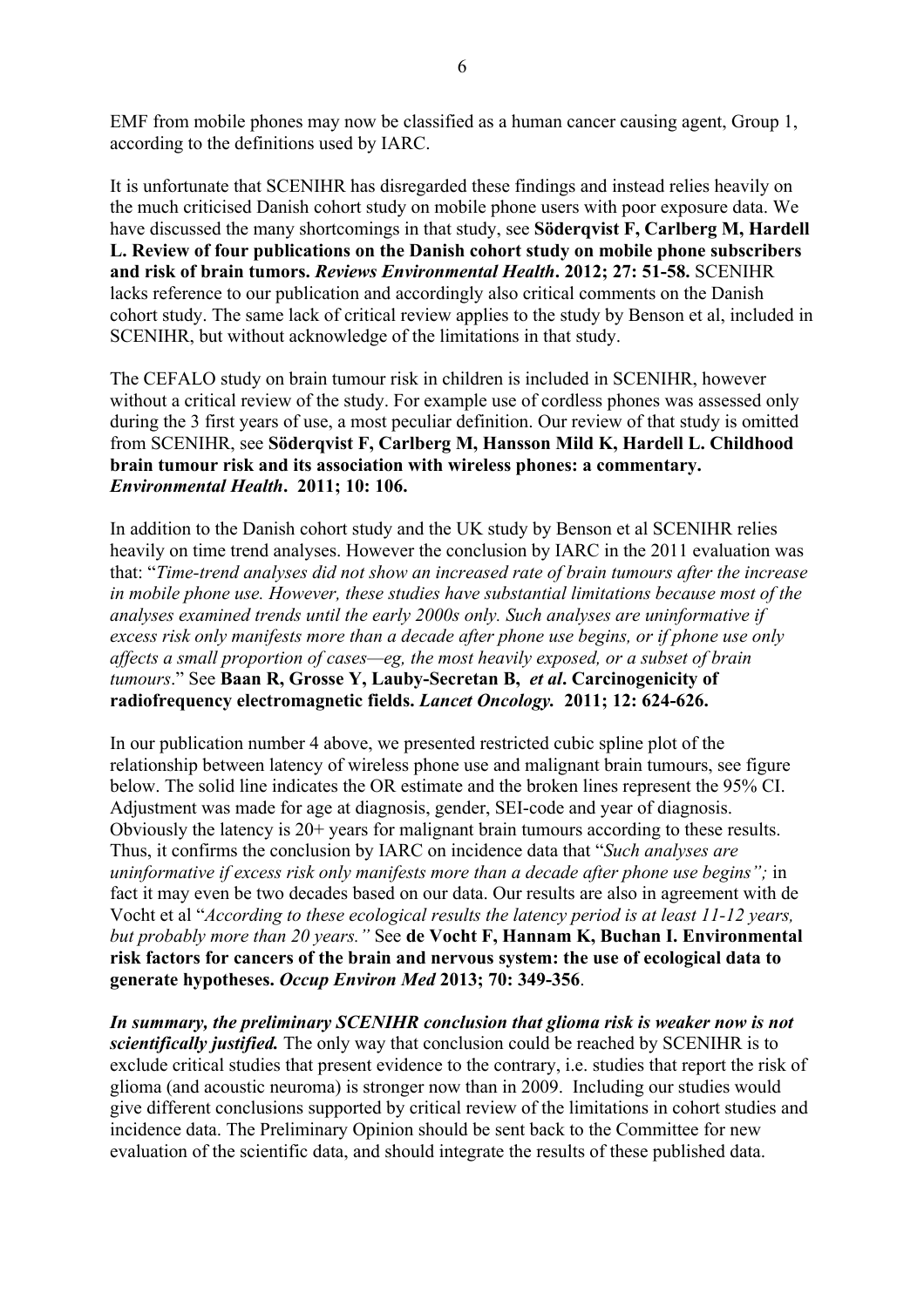1) Hardell L, Carlberg M, Hansson Mild K. Use of mobile phones and cordless phones is associated with increased risk for glioma and acoustic neuroma. *Pathophysiology* 2013;20:85-110. Epub 2012 Dec 21.

2. Carlberg M, Söderqvist F, Hansson Mild K, Hardell L. Meningioma patients diagnosed 2007-2009 and the association with use of mobile and cordless phones, *Environ. Health* 2013;12:60, doi:10.1186/1476-069X-12-60. Epub Jul 19, 2013

3. Hardell L. Carlberg M, Söderqvist F, Hansson Mild K. Pooled analysis of case-control studies on acoustic neuroma diagnosed 1997-2003 and 2007-2009 and use of mobile and cordless phones*. Int J Oncol.* 2013;43:1036-1044. Epub 2013 Jul 22.

4. Hardell L, Carlberg M, Söderqvist F, Hansson Mild K. Case-control study of the association between malignant brain tumors diagnosed 2007-2009 and mobile and cordless phone use. *Int J Oncol.* 2013;43:1833- 1845. Epub 2013 Sep 24

5. Hardell L, Carlberg M. Using the Hill viewpoints from 1965 for evaluating strengths of evidence of the risk for brain tumors associated with use of mobile and cordless phones. *Rev Environ Health* 2013;38:97-106. doi: 10.1515/reveh-2013-0006.

Respectfully submitted

Lennart Hardell, MD, PhD Professor Department of Oncology University Hospital SE-701 85 Örebro Sweden

Fredrik Söderqvist, PhD Epidemiologist Department of Public Health and Community Medicine & Centre of Clinical Research County Council of Vestmanland & Uppsala University 70289 Västerås Sweden

Michael Carlberg, MSc Department of Oncology University Hospital SE-701 85 Örebro Sweden